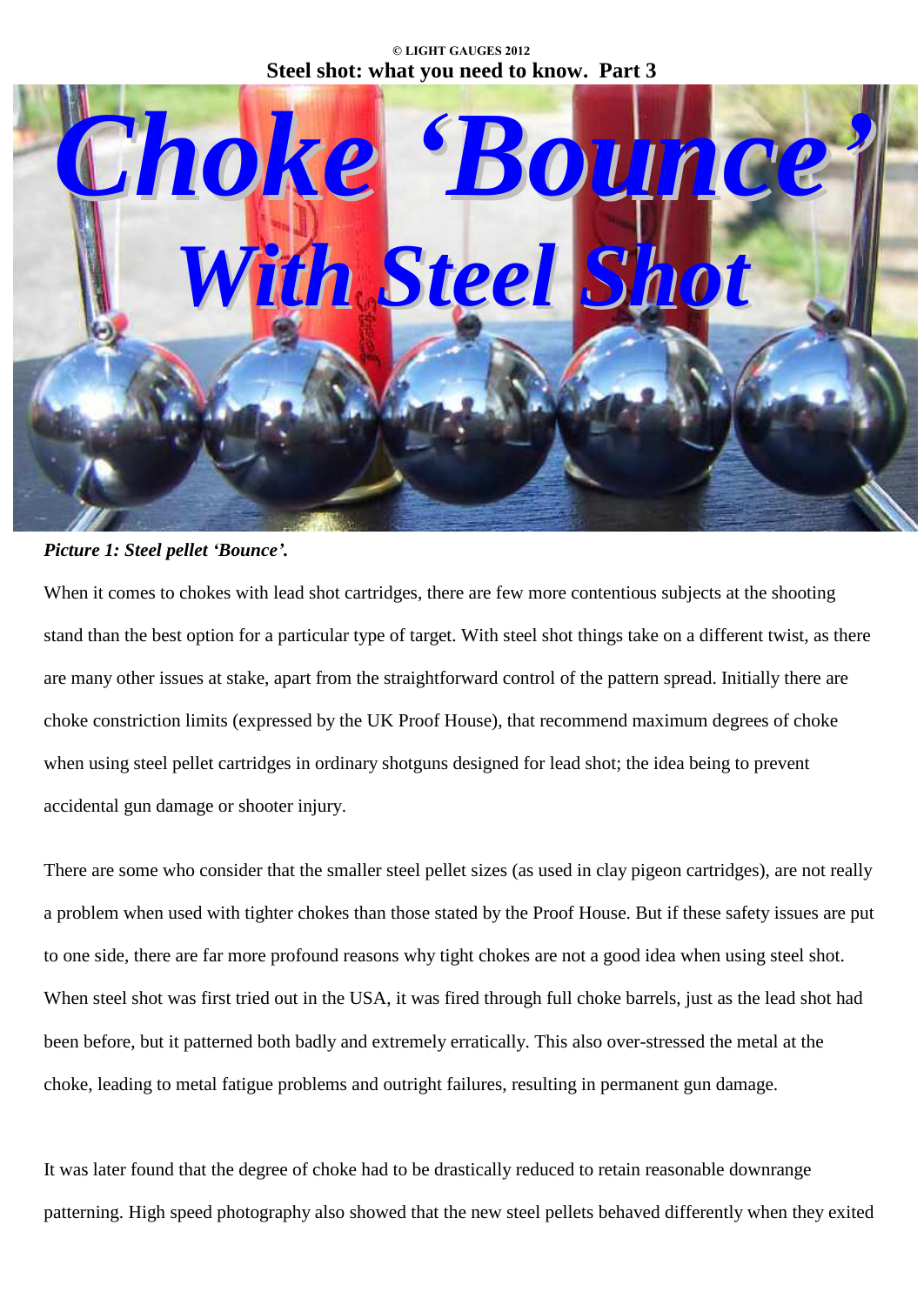a tighter choke; the front pellets appeared to bounce out of the choke, at a much higher speed than the main part of the shot charge. So following on logically from steel pellet ricochets in part two, part three of this series explores the steel pellet choke '*Bounce*' phenomenon and what chokes are needed for steel shot.

Steel pellet *ëBounceí* can occur at the choke or any other constriction within the barrel, akin to an internal ricochet of sorts within the confines of the barrel, together with its attendant effects of wide velocity variations and greatly lengthened shot strings.

The very hardest types of lead shot pellets can also be *ëBouncedí* at the choke, but to a greatly reduced extent, due to their very limited elastic qualities. Steel shot pellets on the other hand, are extremely susceptible to this *ëBounceí* effect. They posses an ideal combination of both hardness and limited resilient elasticity, it is this latter elastic property\*, that lends itself to the optimum transfer of energy to other pellets.

## \*Literally the ability to bounce back into shape after experiencing a compressive force capable of distorting them, but not **sufficient to do so permanently.**

This can be from the rear pellets through to the front ones and also the lateral (sideways) 'Bounce', as they leave an overly tight choke constriction that has compressed them too much.

## **Surprising test results**

After conducting large numbers of tests and experiments with steel shot over a ten-year period, unusual things were encountered. These phenomena were first discovered when test-firing steel shot cartridges for velocity, whilst also simultaneously testing each shot for pattern.

The steel shot test was conducted as a 'control'\*, being part of a confidential project to establish the relative patterning ability of a newly developed, high-density, non-toxic shot pellet, when compared with steel. \*'Control' in this case means the establishment of a set of data so that comparisons with the new pellet could be readily made. The gun used was a12bore with a 2,3/4inch chamber with and a fairly tight 'Modified' choke installed, (20) thousandths of an inch constriction which is a maximum amount for a UK half choke in a 12bore) and a considerable number of shots (25) were fired from a fixed rested position. This was to ensure accurate shot placement and establish a reasonable average, to effectively judge their performance capabilities.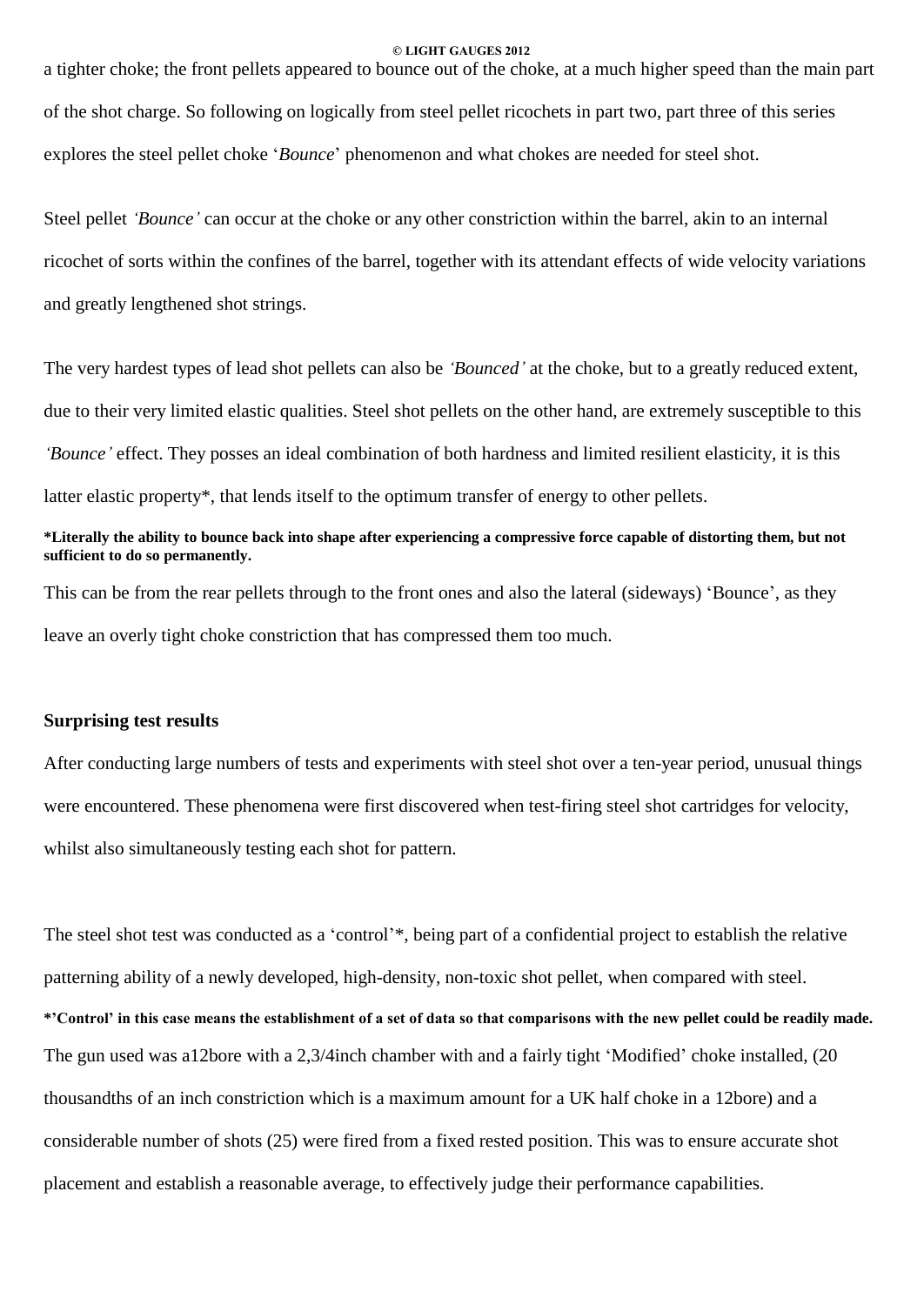Within these 25 shots, three of them displayed very large velocity increases  $(200 - 300$  feet per second) when compared to the others. Six other shots were also faster than the average of the others, although not to the same extent, but all of them displayed varying degrees of wild and erratic patterning.

The visible pattern centres of the pellet marks were also wildly variable, being higher, lower, or to either side of the aiming point, displaying a variable shift in the point of impact of the pattern. Pellet drop due to gravity could not explain this even for the lower shots, as at 40yards range, the 2.4mm steel shot used would drop by less than four inches, not at all sufficient to display such wide variations. There was also no obviously noticeable difference in the report of each much faster shot, (which would normally occur with a significantly higher velocity loading), so this was indeed perplexing.

To eliminate any effects caused by the choke it was changed to a true cylinder, (with no choke constriction) and the test was performed again. The average velocity was still more variable than with lead shot cartridges, but this time, the occasional wild high-speed readings did not occur. The patterns were also much more consistent and evenly distributed  $-$  the 20thousandths of an inch of choke constriction was causing both of these effects.

As itlater transpired, two aspects of the ë*Bounceí* factor had been inadvertently discovered, but the full implications were yet to be established. The amount of choke was clearly having an effect, but when using choke with steel shot it pays to consider its origins. Choke was created to control the initial excessive spread of very soft lead shot pellets, much softer than that available today. Being much softer than the barrel wall, these lead pellets were incapable of causing barrel damage by squeezing contact, even with the usual Full choke muzzle constrictions.

## **The choke constriction factor**

Before going into the details of the *ëBounceí* effects, the choke limits for steel shot must be considered. There are recommendations by the C.I.P proof authority as to the maximum amount of choke best used with steel shot pellets with ordinary shotguns, which is half choke (USA 'Modified'). These are primarily meant as a safety measure, but if this safety aspect is set aside, in reality, using greater amounts of choke, (or even the maximum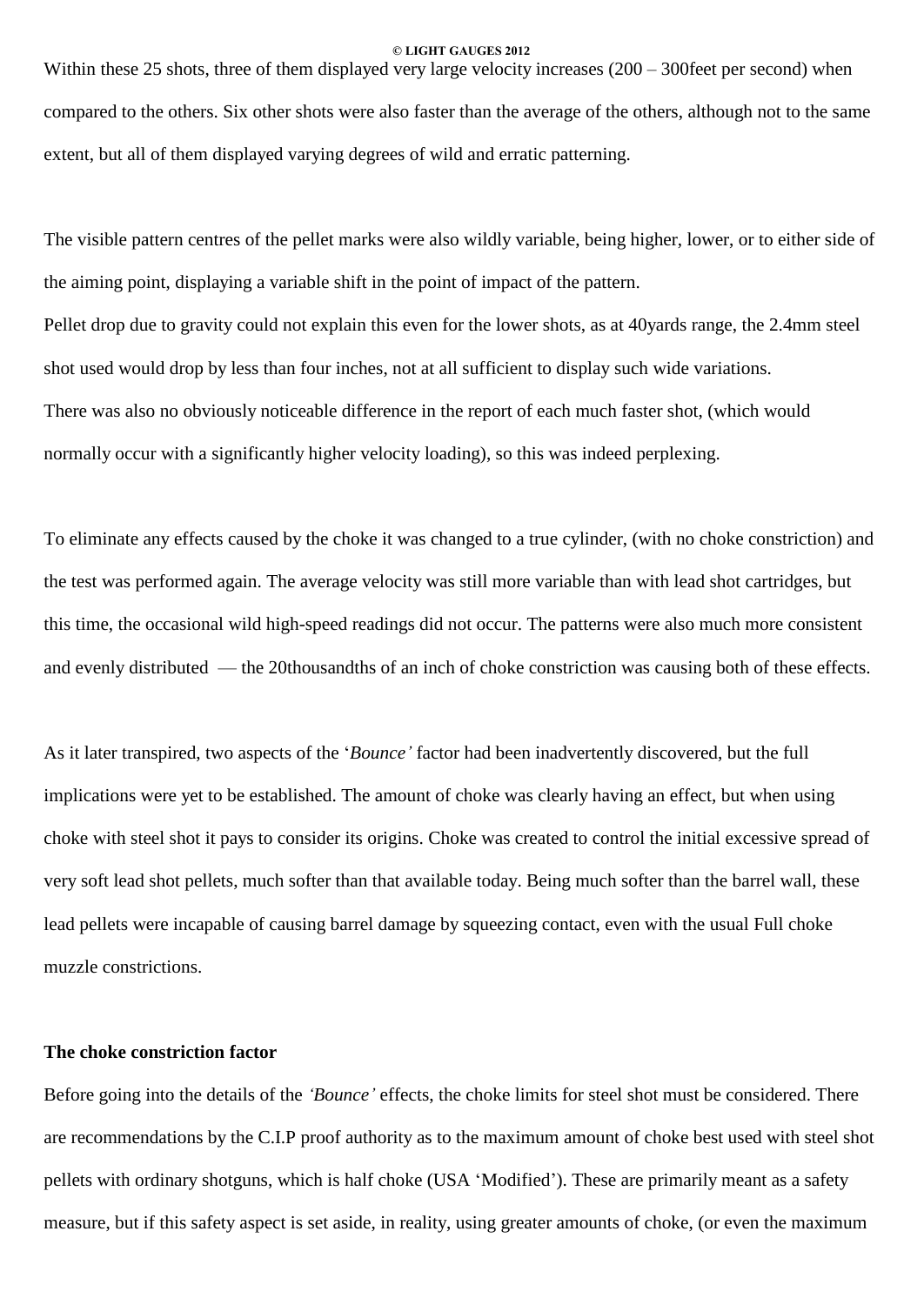recommended half choke), is often not an effective way of controlling the pattern. A serious mechanical problem with excessive choke is the relative non-compressibility of the steel shot pellets, when compared with lead.



*Picture 2: In the USA the choke requirements for steel shot are well known, and they are clearly marked to differentiate between their intended uses for steel and lead shot. This full choke tube is distinctly marked LEAD SHOT ONLY.*

The use of robustly constructed plastic wads with deep shot cups that entirely contain the steel shot pellets is the ideal scenario, as some of the squeezing at the choke can be absorbed by the yielding plastic material. Excessive degrees of choke constriction, can go beyond the shot cup's capabilities of lateral pressure absorption and transmit higher stresses, to both the metal of the choke tube and the muzzle, as well as compressing the steel pellets to, or even beyond

their elastic limits.

If these elastic limits are exceeded, it means that a greater lateral pressure is put upon the muzzle end of the barrels, perhaps more than they can comfortably withstand. This tends to cause bulging if this pressure is beyond the elastic limits of the metal (it's ability to bounce back into shape again); so instead it literally wants to make the hole at the end of the barrel larger, until it has been widened to a tolerable level. Another more subtle effect is that of bulges caused by an internal pressure wave, being set up when the choke slows the shot charge to an excessive degree. This can act like a blockage at the end of the barrel, forming a fring bulge' around its circumference, or even burst it open in some cases.

Typical shotgun pellets, as found in budget club level fibre wadded cartridges, tend to contain the softer alloy types of lead shot. Their elastic properties are extremely limited and subsequently they do not 'Bounce' very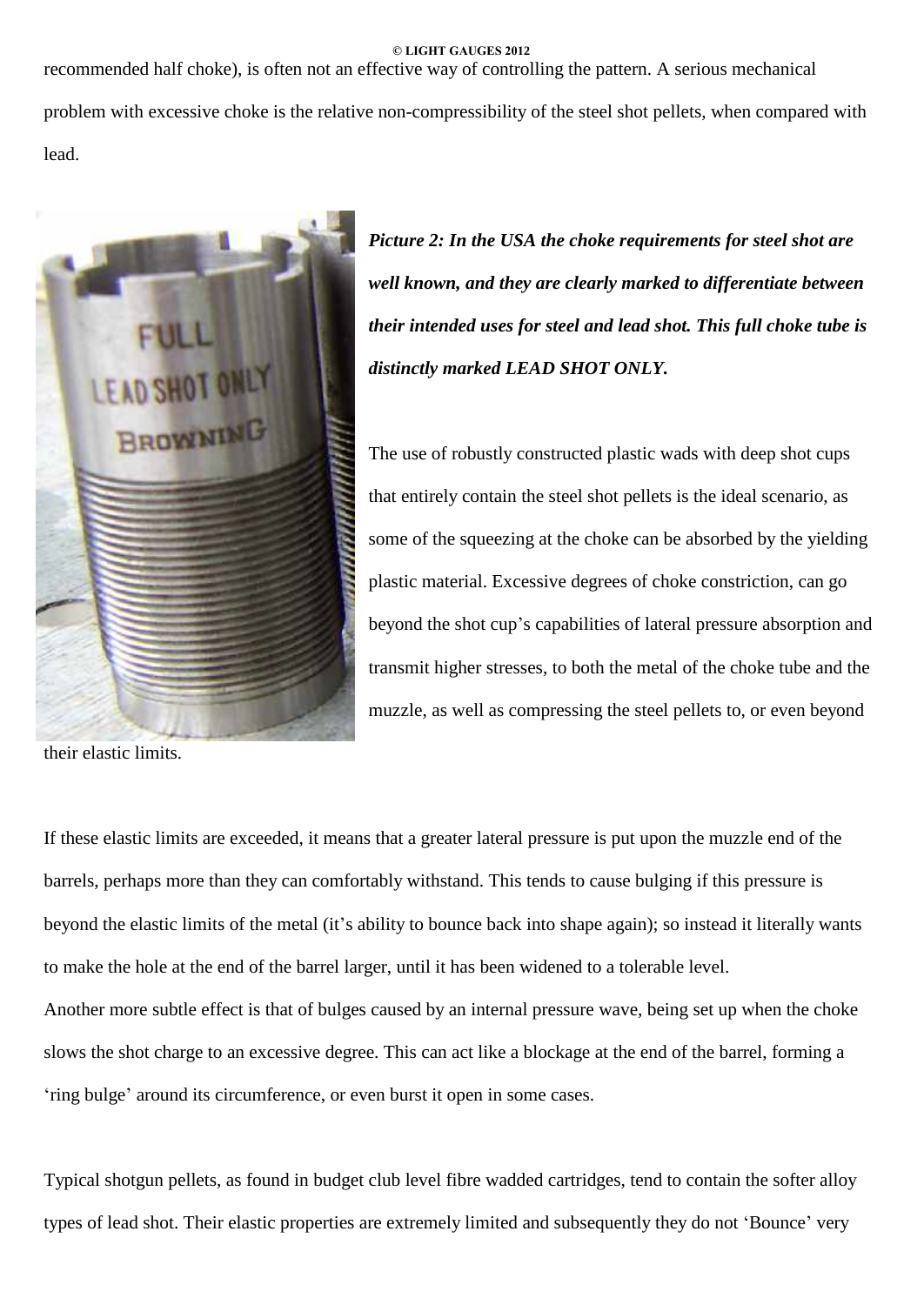well, tending instead to permanently distort, when they are subject to either the compressive forces of rapid

acceleration in the shotgun chamber, chamber cone or the choke, or when they strike an object.



*Picture 3. The lead shot used in club fibre wadded loads has very limited ëBounceí capability.*

There are two main aspects of this 'Bounce' effect. The first one is an accelerative 'Bounce';

being concerned with the acceleration of the front pellets up to much higher speeds than the main part of the shot charge. The second one, is the lateral 'Bounce', that can expand the overall pattern spread rather more than would normally be expected with the degree of choke used.

Steel pellet 'Bounce' can also occur after the shot has left the barrel at close ranges and not been able to spread out to a significant degree. After the steel pellets in the front of the shot string have impacted their target and



been slowed down, the rearward pellets can run into them. When this occurs, all of the pellets can have their speed and direction altered (by ricocheting), when they run into each other. *Picture 4. Steel shot pellets are many times harder than lead and possess a degree of elasticity that makes them nigh on perfect for ëBounceí phenomena to occur. The relatively thin plastic shot cup walls of this wad, will transmit progressively higher lateral compression pressure to the steel shot pellets itcontains, as the tightness of the choke increases beyond the optimum for these particular components.*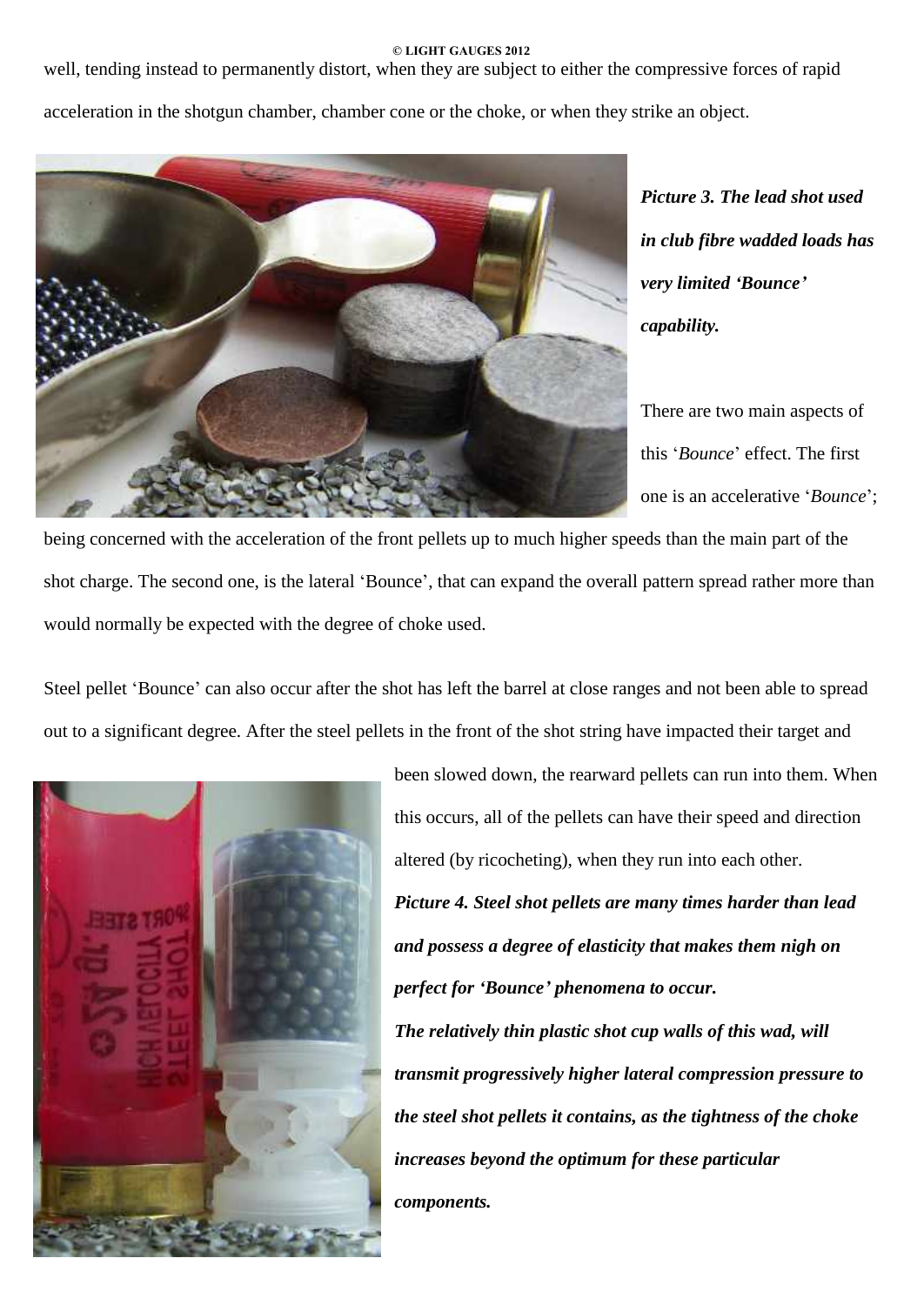

Picture 5: a 'Newton's Cradle', which was originally created to demonstrate the priciple of Sir Isaac *Newtonís second law. ëTo every action there is an equal and opposite reactioní* These items are quite popular as desk top excecutive toys, but they can also be utilised to demonstate the *principle of the ëBounceí effect on steelshotgun pellets.*

A 'Newton's Cradle' can show the energy transfer and resultant variable velocity effects of steel spheres (balls) when they impact against (and transfer energy through) each other in a variety of scenarios.

Steel is an almost perfect material to demonstrate these effects, as it posses both the right amount of hardness and elasticity, giving it the ability to 'Bounce' well.

Figures 1, 2, 3 and 4 show how energy can be transferred through steel balls of the 'Newton's Cradle'. It is this general concept of energy being preserved and transferred through steel balls, that is the root of the types of ëBounce ëeffect encountered with steel shot pellets.

Figure 5 shows what can happen at the muzzle with excessive choke constriction using steel shot pellets.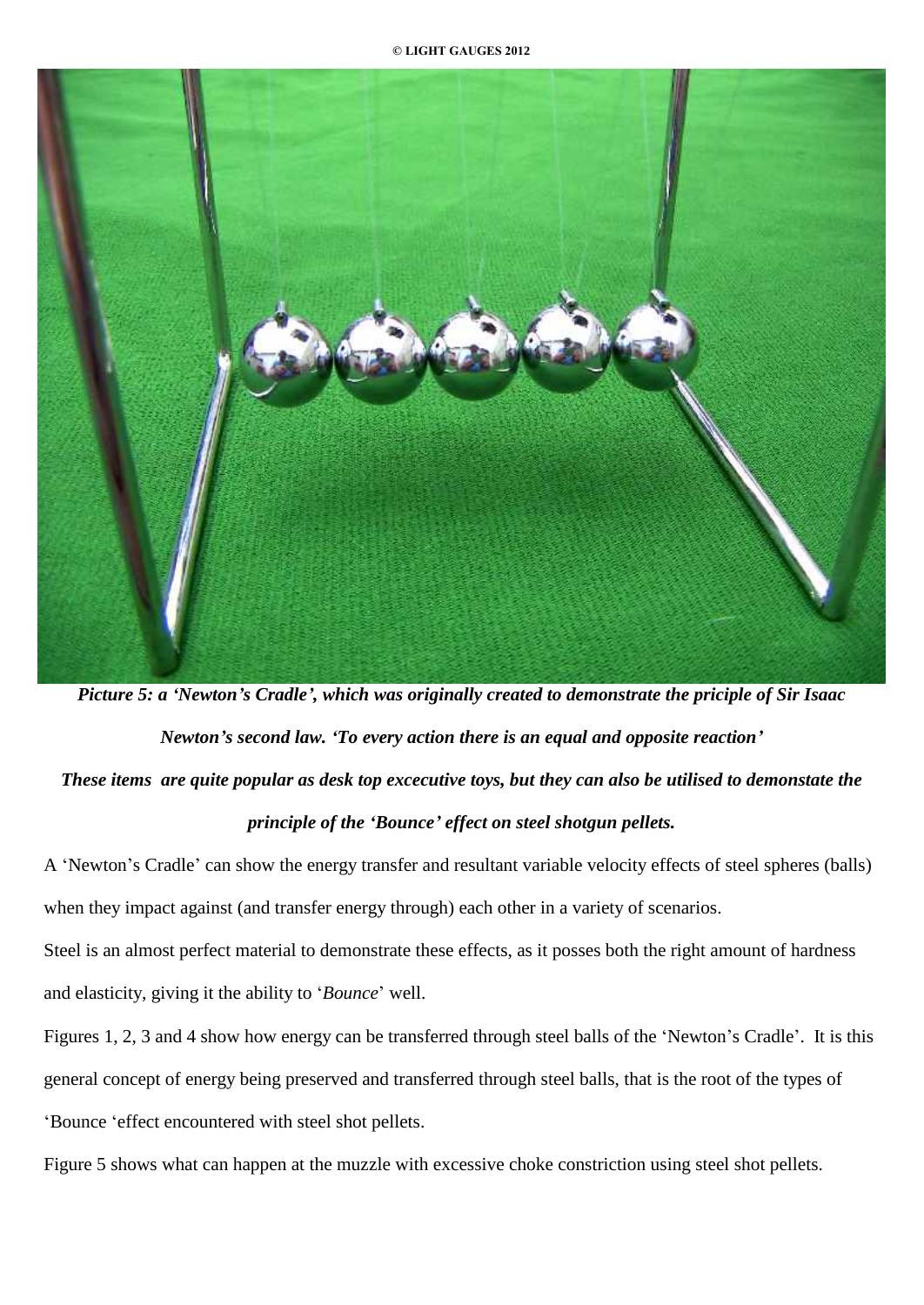Demonstrating 'Bounce' with a Newton's Cradle with the five steel balls are arranged and suspended as in

# *the main picture number 5.*

The following figures will show that varying degrees of energy can be transmitted through steel pellets from the

*rear or released when the sideways squeezing pressure on the pellets is excessive at the choke*

# *Figure 1. Single ëBounceí*

The most basic demonstration of this principle is if the single end steel ball number 1 is pulled and lifted away *the others, and then released when it travels in the direction of the green arrow (A).*



*When steel ball number 1 impacts with steel ball number 2 it appears to come to a stop.*



But at the same time steel ball number 5 at the opposite end, flies outwards in the direction of the brown arrow *B at the virtually the same rate, having been ëbouncedí away.*



The energy of steel ball number 1 is transferred through steel ball numbers 2, 3 and 4 and ultimately to steel ball number 5, which is then propelled away from the others, by the energy originally transferred from steel *ball number 1.*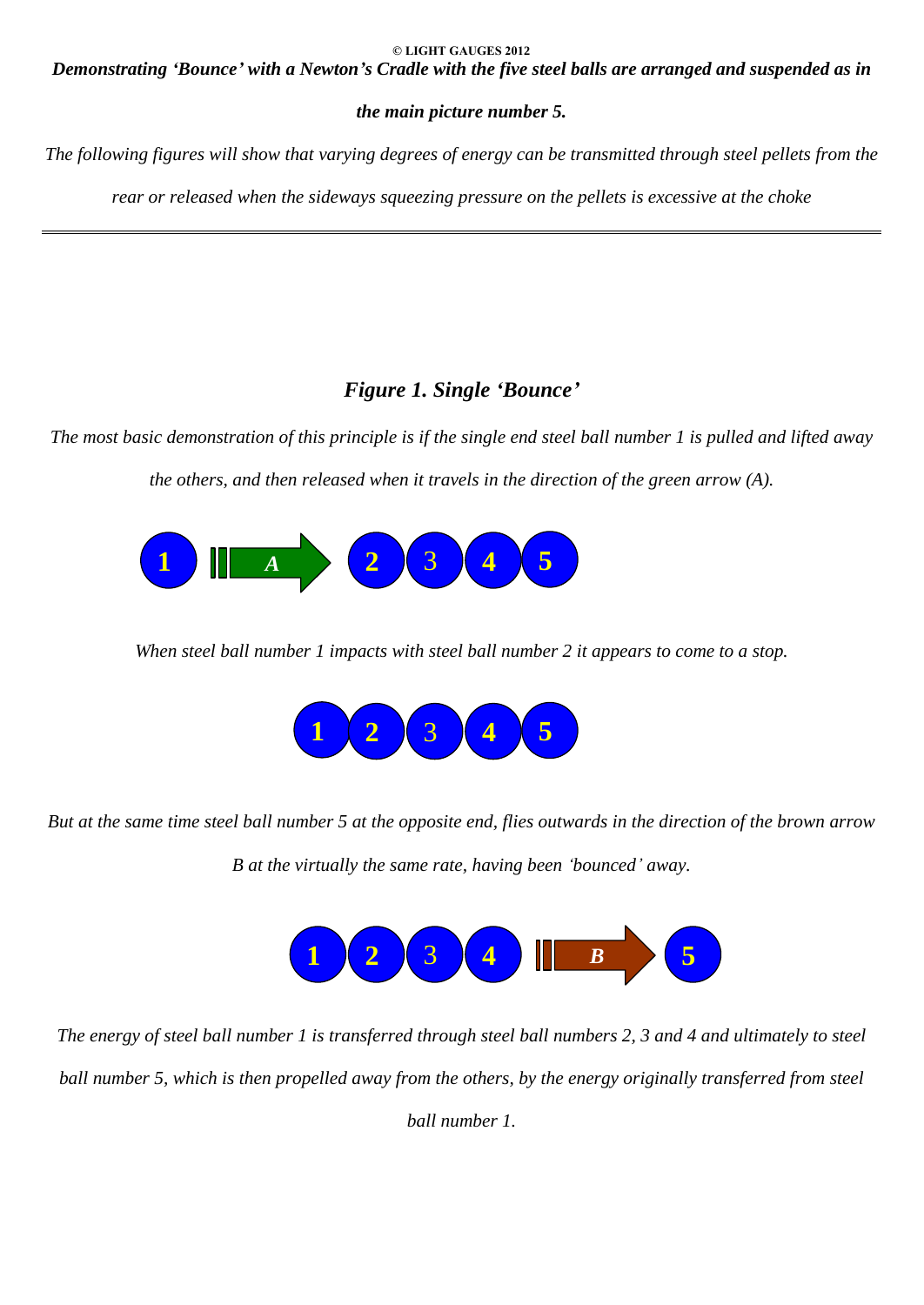# *Figure 2. Double ëBounceí*

When steel ball numbers 1 and 2 are lifted away and then released in the direction of the purple arrow C, so *that they impact with the steel ball numbers 3,4 and 5.*



*Steel ball numbers 1 and 2 then appear to stop.*



Steel ball numbers 4 and 5 at the opposite end move then away at a similar speed (in the direction of the orange

*arrow D).*



This demonstrates that the energy of steel balls 1 and 2 has been transmitted through steel ball number 3 to

*steel ball numbers 4 and 5.*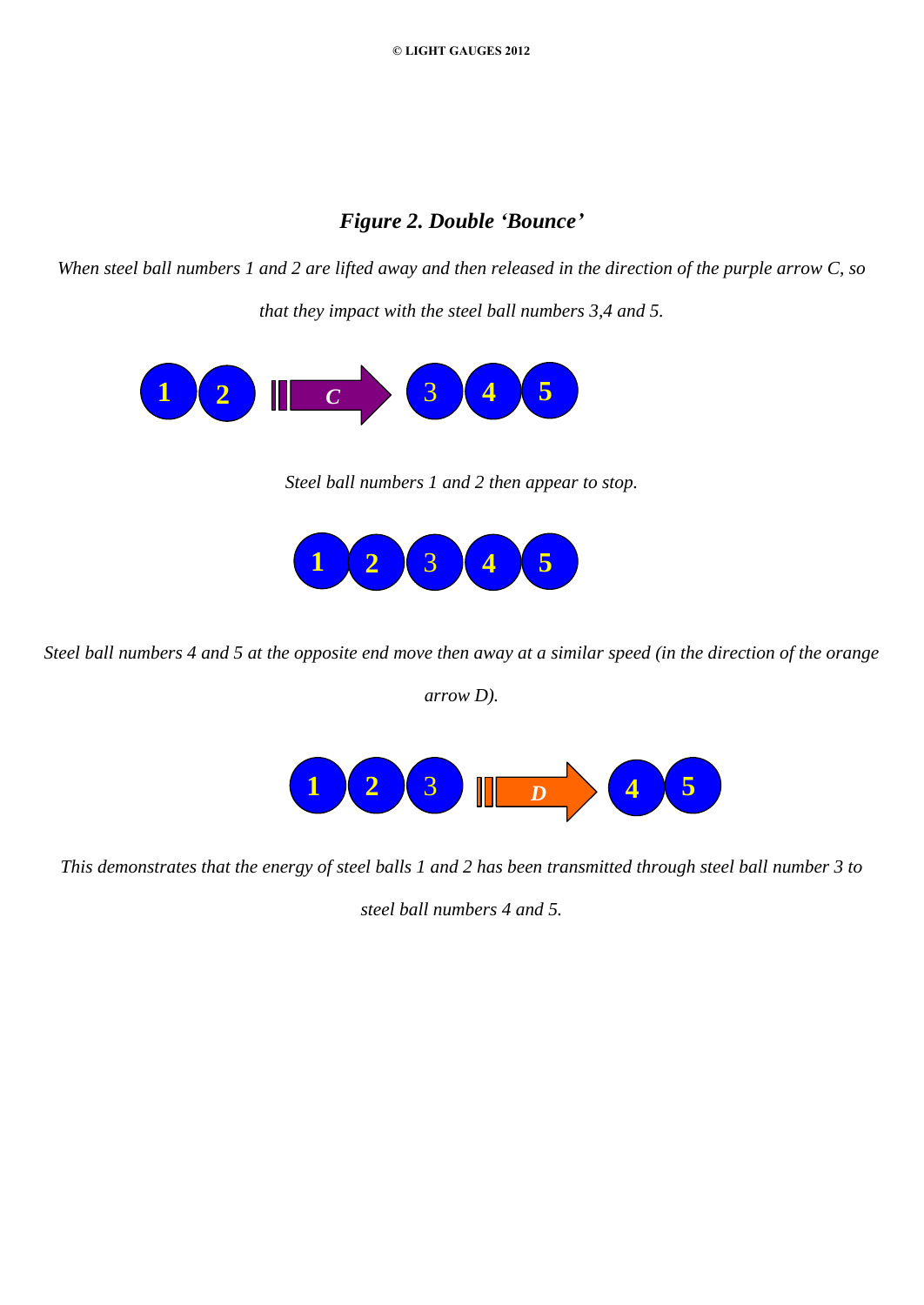# **© LIGHT GAUGES 2012** *Figure 3. Treble ëBounceí*

When three balls are involved, things get more complicated and perhaps the energy transfer between the balls

*becomes rather more interesting visually.*

Steel ball numbers 1, 2and 3 are lifted away and then released in the direction of the pink arrow E.



When they impact with steel ball numbers 4 and 5, only steel ball numbers 1 and 2 appear to stop.



Steel ball number 3 appears to continue its movement, but it now does so in conjunction with steel ball numbers

*4 and 5, moving away at a similar speed in the direction of the red arrow F.*



This demonstrates that although the energy of steel balls 1 and 2 has been transmitted through steel ball number 3, to steel ball numbers 4 and 5, the energy of steel ball number 3 is also retained, which is why it also *moves away.*

But this time it does so with steel ball numbers 4 and 5 in the direction of the red arrow F.

In figures 1, 2, and 3 varying amounts of energy are shown being transferred through to the balls at the *opposite end of the stack.*

The precise stacking arrangements of the steel pellets will have an effect on the actual amount of energy that is transferred into a higher velocity of the front pellets. The straighter the stacking, the faster will be the imparted velocity. With more crooked pellet stacks, the transferred energy is still there, but instead, some of it is *transferred into sideways thrust against the choke walls and other pellets.* This is similar in its effect to the additional thrust transmitted to the pellets at the front of a steel shot charge by

*varying degrees of excessively tight chokes.*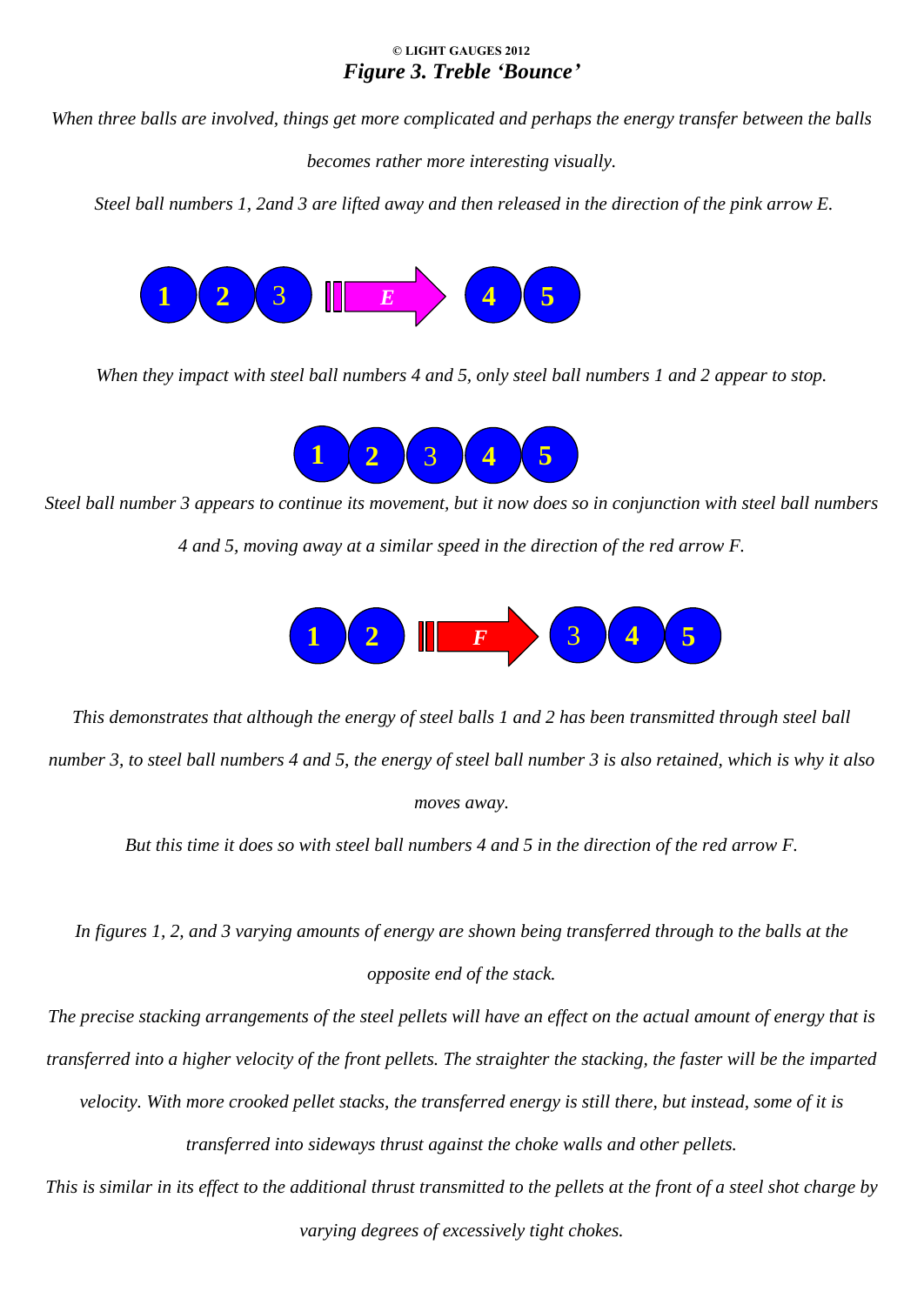# **© LIGHT GAUGES 2012** *Figure 4. Lateral ëBounceí*

Steel ball numbers 1 and 5 are lifted an identical distance away from the remaining central pack containing steel ball numbers 2, 3 and 4. When released, they travel in the direction of the violet arrows G.



When both steel ball numbers 1 and 5 impact with the central pack of steel ball numbers 2, 3 & 4, it has (albeit very briefly) a similar effect to steel shot being squashed sideways and distorted at a tight choke, which is *represented by the dark grey arrows H.*



The energy of the steel ball numbers 1 and 5 cannot be lost, but has briefly been absorbed by the elasticity of *the pack of five now temporarily distorted steel balls (exaggerated in this image for clarity).*



The energy is then released, with the outward movement of both steel ball numbers 1 and 5, in the direction of the blue arrows I. Steel ball numbers 2 and 3 can be seen to bounce outward from both sides of the central steel ball number 3 (double ended light blue arrow). They respectively do so in the same direction of the blue *arrows as steel ball numbers 1 and 5.*

This release of the compressive pressure shown in figure 4 (like the effects of an excessive amount of choke with perfectly aligned steel pellets), has caused all of the steel balls to expand and move outwards to varying *degrees where possible; misalignment of the steel pellets at the choke causes other problems.*

Figure 5 shows a full-length image of the progressively distorting and squashing effects of an excessive choke *constriction upon the steel pellets, causing their uneven stacking within the bore diameter.*

The sideways thrust as they exit the muzzle is caused by the release of the energy in the distorted pellets by the

*compressive force.*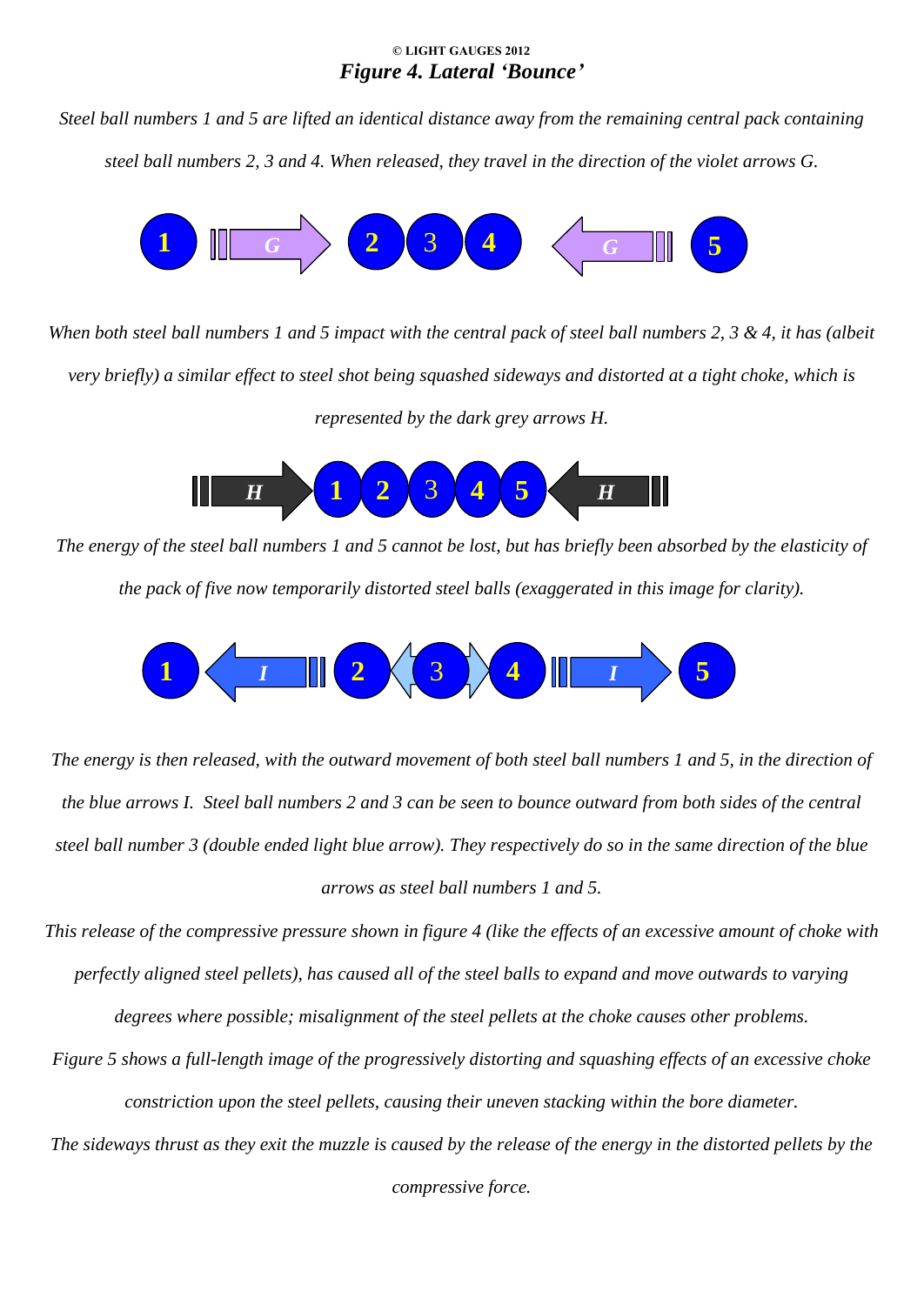# **Figure 5 STEEL PELLET MUZZLE ëBOUNCEí EFFECT WITH EXCESSIVE CHOKE CONSTRICTION (THE PLASTIC WAD CUP IS NOT SHOWN)**

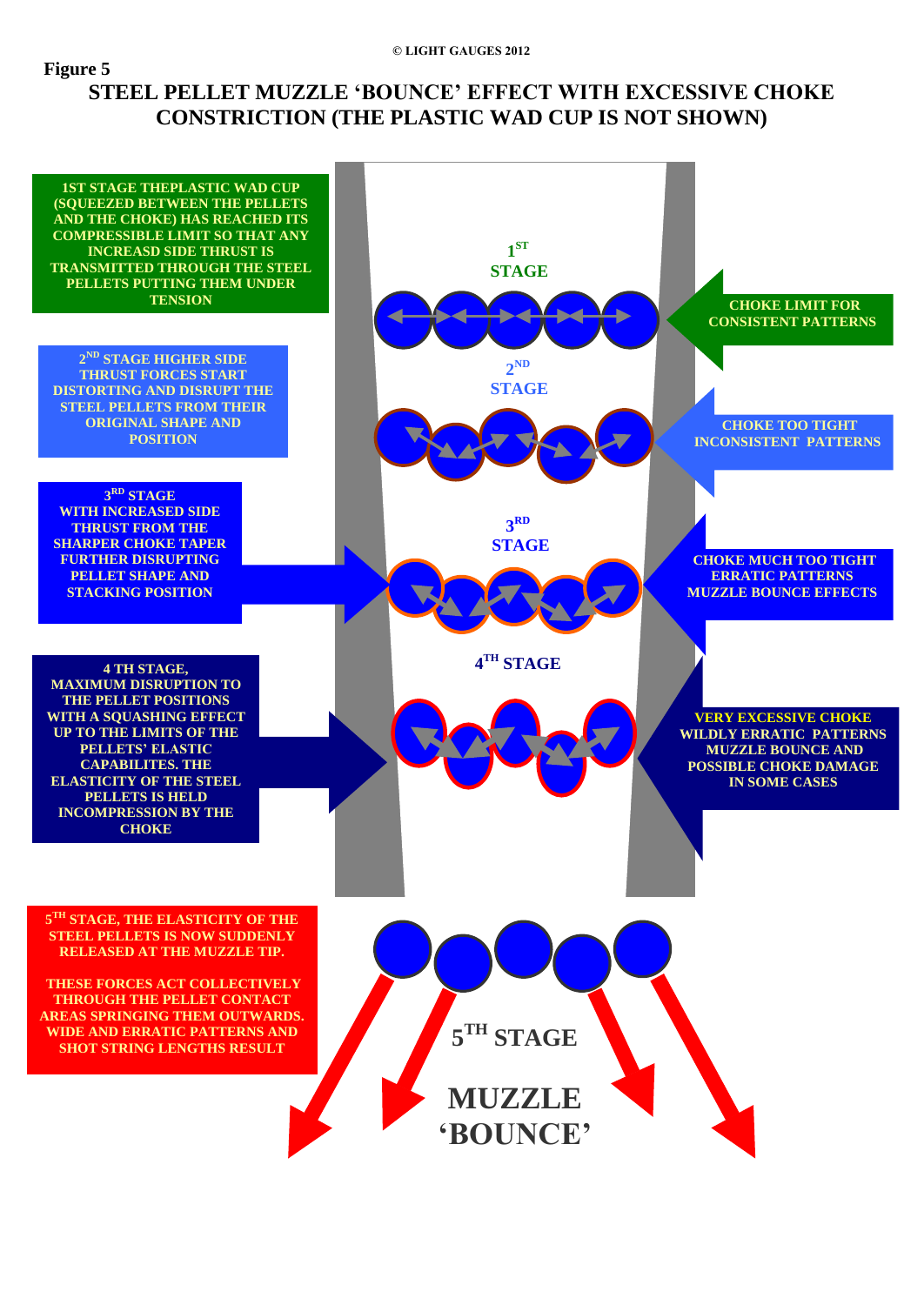## **Accelerative** *ëBounceí*

Accelerative *'Bounce'* is created when the wad and the forward portion of a steel shot charge is slowed by a change in the bore diameter, such as might be found with a tight choke. When this happens, some of the energy possessed by the rearward steel pellets can be transferred through the main body of the shot charge to those at the front, accelerating them away from their position in the wad cup to a higher velocity than the others.

The constriction at the choke has a braking effect and slows down the leading pellets, but those in the rear are still being propelled by the expanding powder gases, and transmit this force into and through the length of the steel pellet stack. These effects are demonstrated in figures 1,2 and 3.

Newton's law ensures that the net result of all of this activity, can be a considerably raised velocity of the leading pellets, by as much as 200 to 300 feet per second when compared with the central part of the steel shot cloud. The actual velocity gain has been found to vary considerably with many pertinent factors.

Some of these factors are listed as follows: the steel pellet size, the arrangement of the pellet stack in the wad cup, the length of the shot column, the design and thickness of the plastic wad cup, the length and angle of the choke taper, the actual amount of choke constriction, as well as the velocity and residual pressure from the burning powder gases at this point in the barrel.

## **Lateral** *ëBounceí*

Lateral 'Bounce' is when the compression of the steel pellets is so great by an excessively tight choke that they literally bounce outwards when leaving the muzzle. Generally the greater the excess of choke constriction, the worse that this lateral bouncing problem becomes. The best patterning consistency with steel pellets is to be had with the least amount of choke possible for the task at hand.

The same factors listed that cause 'accelerative bounce' can also have a direct bearing on the patterning potential of any given combination of choke, velocity, pressure and wadding components.

# **Choke choices for steel shot**

As a general rule of thumb it is best not to exceed half choke (Modified in the USA), but often the best patterns (with steel target loads) are to be had with considerably less choke constriction than this.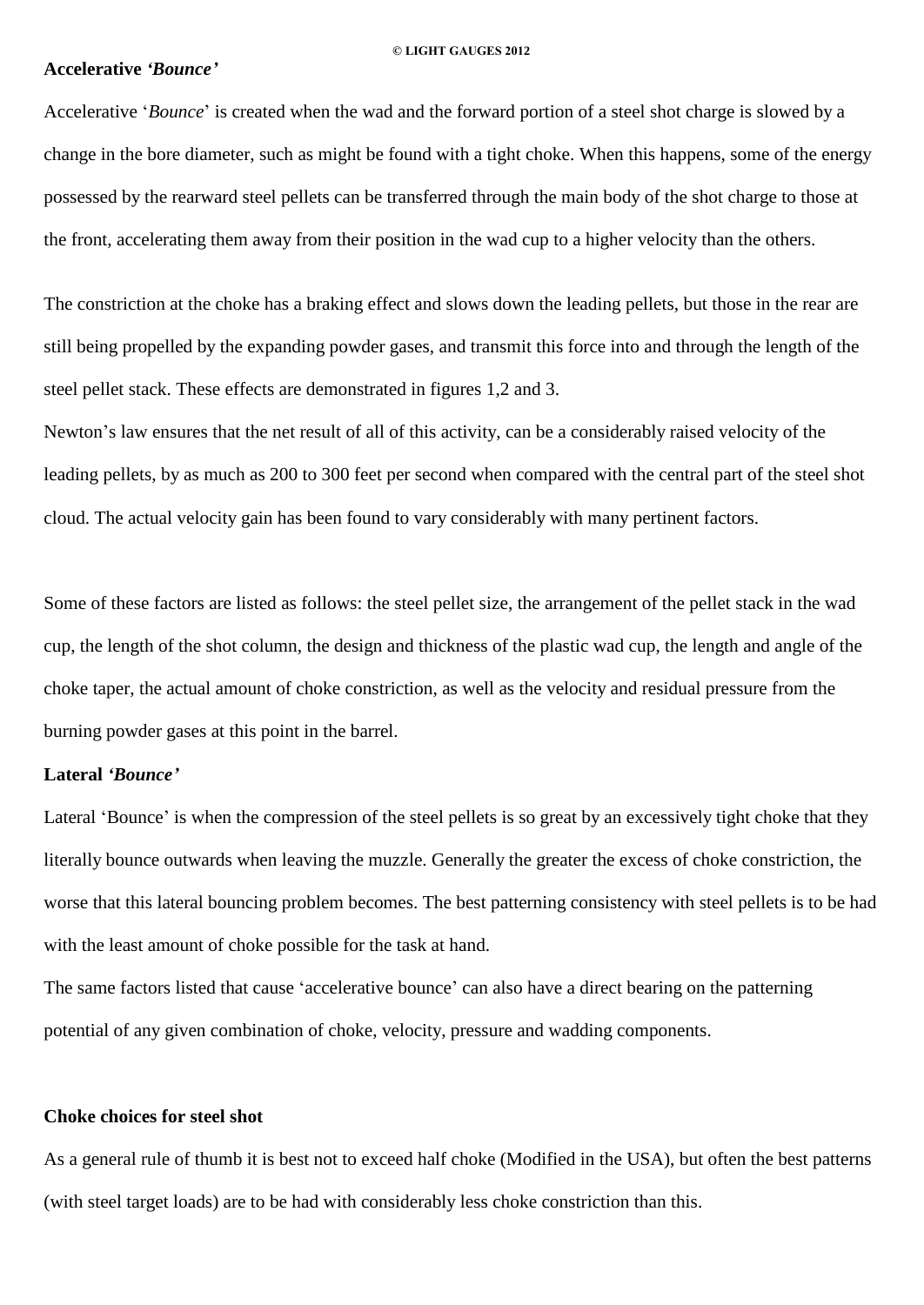

Picture 6. A Modified choke for Lead shot (Half in the UK) is the maximum recommended for steel shot (giving a Full choke pattern), but as clearly indicated, greater degrees of choke are simply not needed with *steel pellets. The CYL- LEAD (true cylinder) choke throws around a USA Imp/Cyl (UK quarter choke pattern) with steel shot.*

It is never really necessary to use anything more than a 'true cylinder' choke, (with no muzzle constriction whatsoever) when shooting Skeet targets, as even a 'true cylinder' choke can give something like a quarter choke (USA IMP/CYL equivalent) pattern when using steel shot. A USA rated 'Skeet' choke has about the same amount of constriction as a UK Improved Cylinder (somewhere around 3 - 5 thousandths of an inch), and will generally throw much tighter patterns (somewhere around  $1/3$  choke, between a UK rated quarter and a half) with steel shot, than are to the Skeet shooter's advantage.

For sporting clays (in the very limited places and shooting stands where steel shot can be used in safety), a Skeet type choke or at most a UK quarter equivalent, (USA IMP/CYL) is about the tightest choke that is needed. These usually deliver a 1/3 to a half choke pattern with steel, which is plenty for shots at the limit of the steel shots' target breaking range.